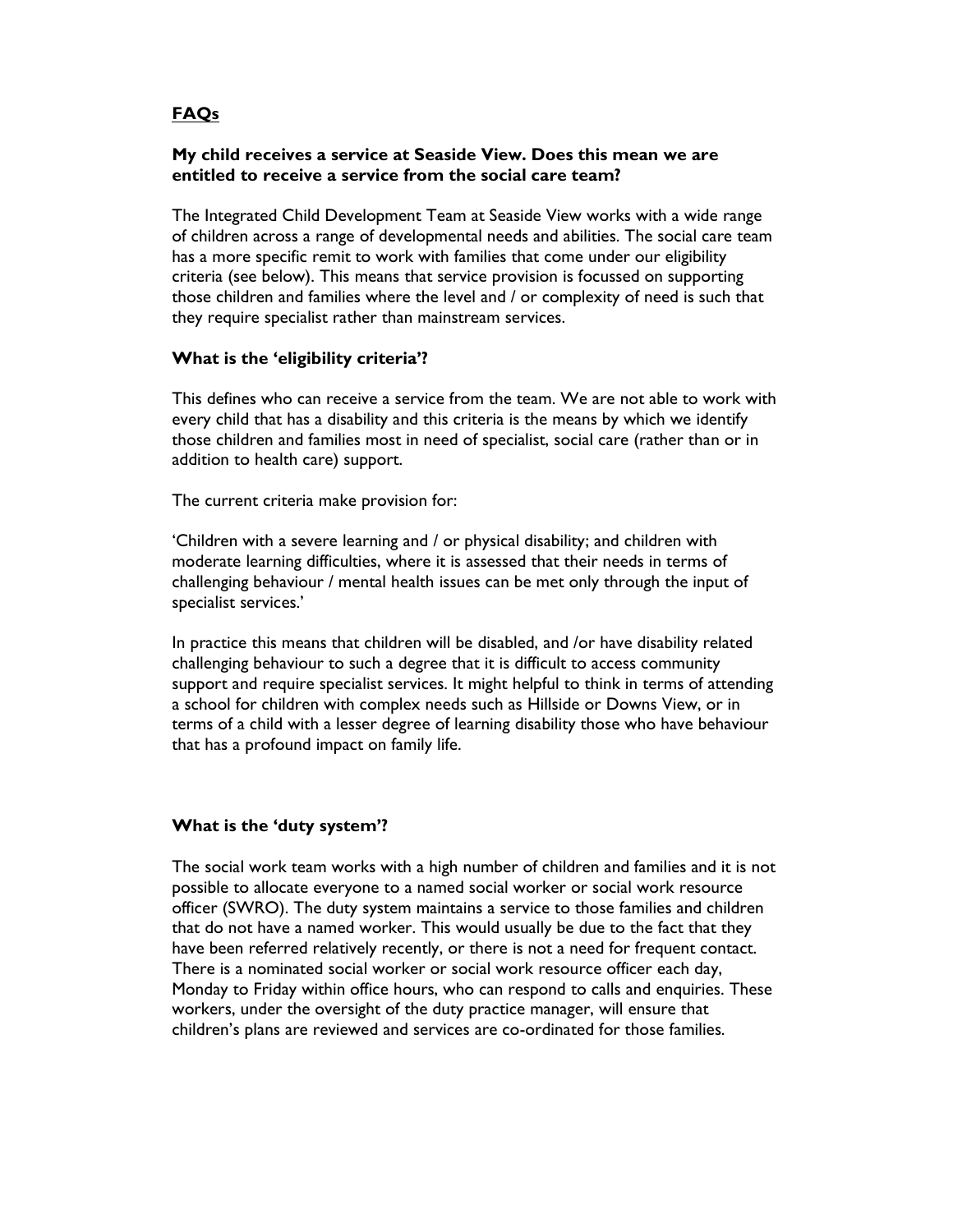#### How is the decision made to allocate a named social worker to my child?

Some children have a very high level of need, requiring a complex package of support. Similarly, some families are in need of a high level of support, advice and guidance and it is important to have one worker maintaining the thread of what is happening and avoiding the family having to go over the same things repeatedly. In these situations we aim to allocate a named social worker, although sometimes this might not be possible immediately.

If a child is made subject to a child protection plan or if a child receives overnight respite or lives away from their family, they will have a social worker allocated.

#### What do social workers do?

The social work service is concerned with supporting families to deal with situations and difficulties that impact on their ability to care for their child or children. This may be because of the demands involved in caring for a disabled child or because something has happened or changed within the family that reduces that family's ability to cope. The social worker will look with the family, involving all the immediate family members, to identify what needs to be different in order to improve family life. The focus will be on ensuring that the child or children have their needs met to the best of everyone's ability. Social workers are trained to support families in very stressful circumstances. Part of what they do is to listen and offer emotional support. Social workers will be responsible for co-ordinating any services such as short break services that are identified for your family, and regularly meeting with you and any relevant others to ensure that those services are meeting the needs they have been designed to support. Social workers can also offer advice on a range of parenting issues and dilemmas, working with you to identify helpful strategies. They can also signpost you to specialist services and sources of advice about these and other issues.

# What is the Resource Panel?

It is a group of workers and managers from different organisations located in the area of Brighton and Hove who provide services that can assist disabled children and their families. The panel considers new requests for support or significant changes to existing support. Please download the Resource Panel information leaflet for detailed information.

#### How do you decide who gets what services?

At present this is decided by the Resource Panel on the basis of the assessed needs of the child (or children) and their family. The involved Social Worker or SWRO submits a written report to the Panel and also attends for a discussion.

We do not currently have a formal Resource Allocation Process, which would provide a method of ranking or scoring levels of need, and from this the level of support that should be provided, but we are in the process of trialing such a process as a way of improving transparency around resource allocation.